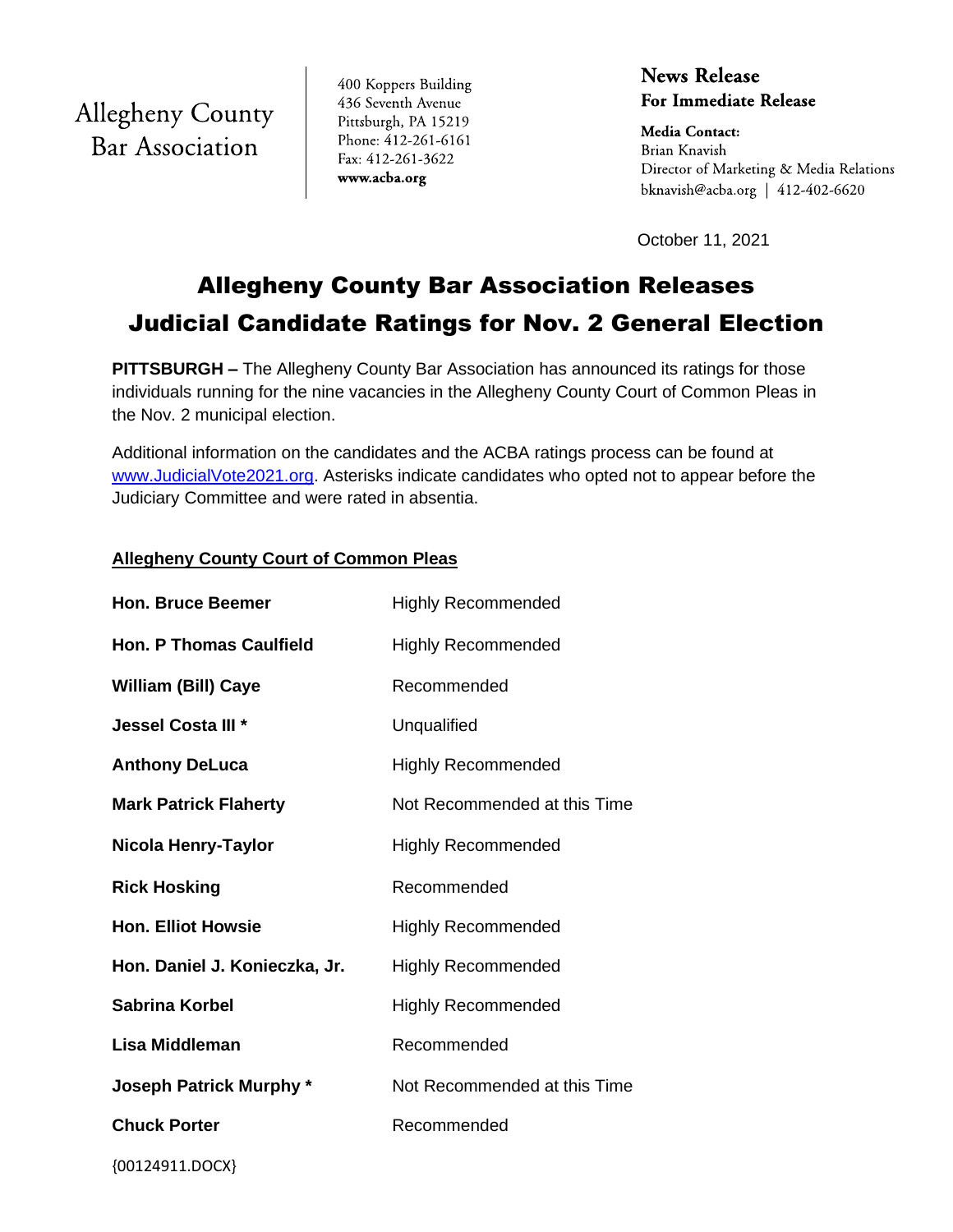| <b>Tiffany Sizemore</b> | Recommended                  |
|-------------------------|------------------------------|
| <b>Chelsa Wagner</b>    | Not Recommended at this Time |
| Wrenna Watson           | Recommended                  |

\* Did not appear before Judiciary Committee; candidate rated in absentia.

## **About ACBA Judicial Ratings**

ACBA Judicial Ratings cover those candidates seeking seats on the bench of the Supreme Court of Pennsylvania, Superior Court of Pennsylvania, Commonwealth Court of Pennsylvania and the Allegheny County Court of Common Pleas.

According to ACBA By-Laws the Judiciary Committee must rate all candidates running for the Allegheny County Court of Common Pleas, whether they have requested a rating or not. All candidates for the Court of Common Pleas had the opportunity to be interviewed by the Judiciary Committee; those who opted not to be interviewed, were rated in absentia.

For candidates running for the Supreme Court, Superior Court and Commonwealth Court, the ratings cover those candidates who have requested a rating, have been interviewed by the ACBA's Judiciary Committee and who live in and/or have an office in Allegheny County. The candidates included in the above listing for statewide courts did request to be interviewed and evaluated.

## Explanation of Ratings:

## **Highly Recommended**

The candidate:

- Exhibits pre-eminence in the law by way of outstanding legal ability and a wide range of experience, either in a specialized field of law or a more varied practice, and has a reputation in the legal community as standing at the top of his or her profession.
- Possesses a reputation for the utmost integrity and temperament to excel as a judge of the court for which he/she is a candidate.
- Exhibits outstanding citizenship by way of community and professional contributions.
- Is an exceptional individual who will enhance or has enhanced the competence, dignity and public perception of the bench.

## **Recommended**

The candidate possesses a reputation for the utmost integrity and the legal ability, experience and temperament to excel as a judge of the court for which he or she is a candidate.

## **Not Recommended at this Time**

The candidate's legal ability, experience and reputation indicate that, at some future time in his or her legal career, he or she may have the potential to excel as a judge, but the candidate is not yet at that stage.